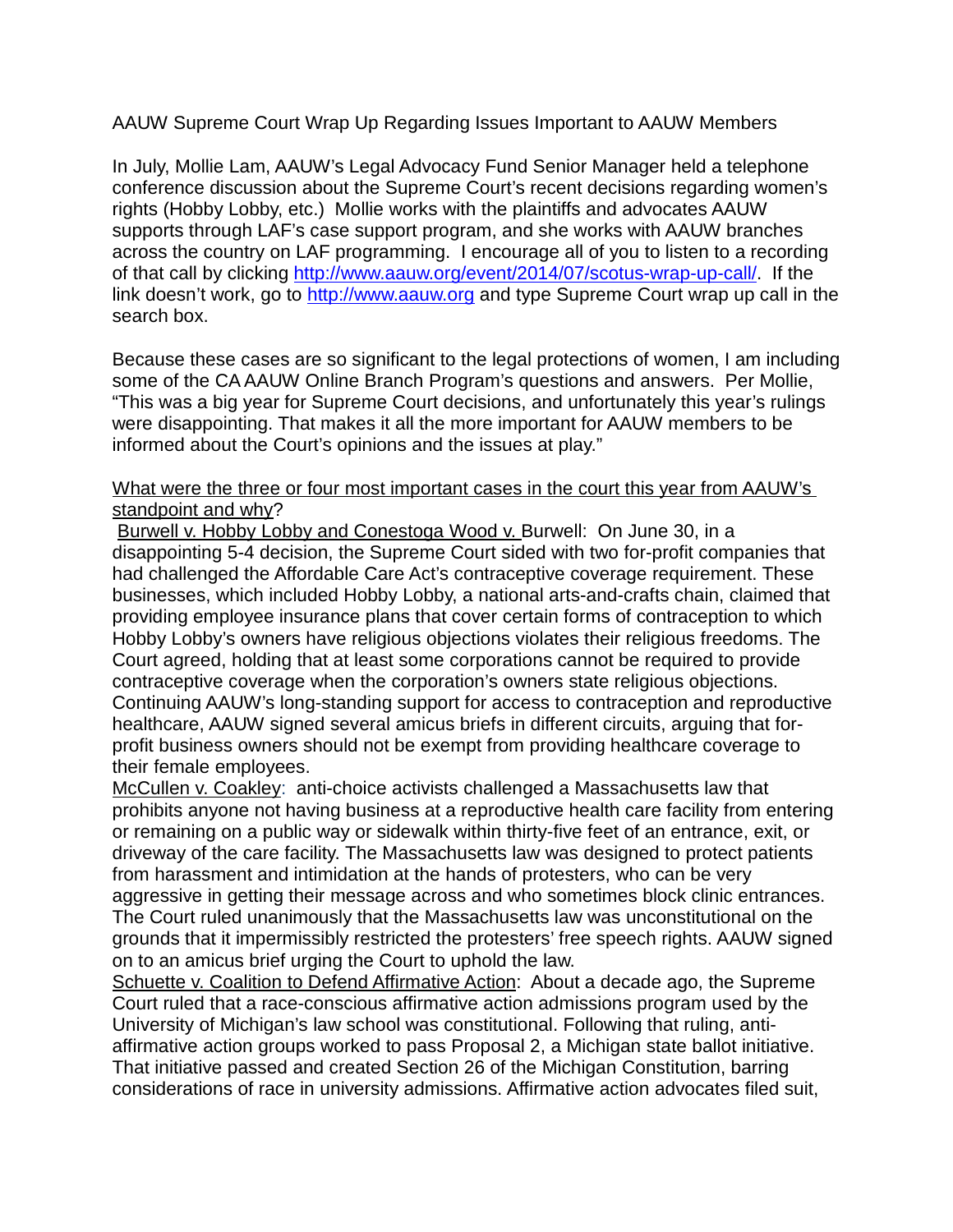arguing that Proposal 2 violated the Fourteenth Amendment of the Constitution because it prevented affirmative action advocates from lobbying universities to use raceconsciousness in admissions but allowed all other advocacy groups—such as those that might want to lobby a university to consider a student's alumni connections, athletic ability, or any other factor—to push for consideration. AAUW supports affirmative action programs to increase equity and diversity in education and signed on to an amicus brief urging the Court to declare the amendment unconstitutional. The Court held that the Proposal 2 was constitutionally permissible, meaning the Michigan ban will stand. However, it's important to remember that the Schuette ruling does not affect the status of any affirmative action plans now in place across the country; the opinion does not in any way upset the standing law that some affirmative action plans are constitutional.

## How does AAUW decide whether to participate in amicus briefs?

We rely on AAUW's member-voted public policies platforms. Based on the issues members identify as priorities and the platforms that members back, we sign on to amicus briefs that match our priorities and help advance our platforms. Amicus briefs are an important avenue for advancing.

## What's to be done about the decisions that don't go the way we would like?

Responding to Supreme Court rulings can be difficult. First, we don't always know right away what practical effects the rulings will have. For instance, we don't know yet how lower courts will interrupt the Hobby Lobby ruling. Will they read Hobby Lobby as a narrower decision that only affects the rights of closely-held corporations, or will they take Hobby Lobby as guidance on the rights of non-profit organizations and publiclytraded corporations as well? It takes time for us to understand what the fallout will be. But there are some concrete steps we can take. We can push for a legislative response. In the case of Hobby Lobby, there is already a bill in Congress (nicknamed the Not My Bosses' Business Act) that would overrule the Hobby Lobby decision and ensure that the contraceptive care requirement applied to for-profit business. It's incredibly important to tell our representatives in Washington to support bills that protect and promote gender equity.

And we can vote. When it comes to the Supreme Court, voting is the most powerful tool we have. The President nominates federal judges, and the Senate confirms (or fails to confirm) them. It's crucial to consider what kind of judicial nominees a political candidate would support as you decide who to vote for this coming November.

## How did the women on the court vote in these cases?

Interestingly, McCullen, the buffer zone case, was a unanimous decision. Many commentators were surprised that the justices who are generally strong proponents of reproductive rights and anti-harassment laws voted to strike down Massachusetts' buffer zone law, especially because several of those justices (including Justice Ginsburg) had voted in 2000 to uphold a Colorado buffer zone law. I tend to think that those justices simply felt that the Massachusetts buffer zone—which required protesters to be at least 35 feet away from the entrance or exit of a clinic—was simply too big. The Colorado buffer zone that the Court upheld in the 2000 case was significantly smaller.